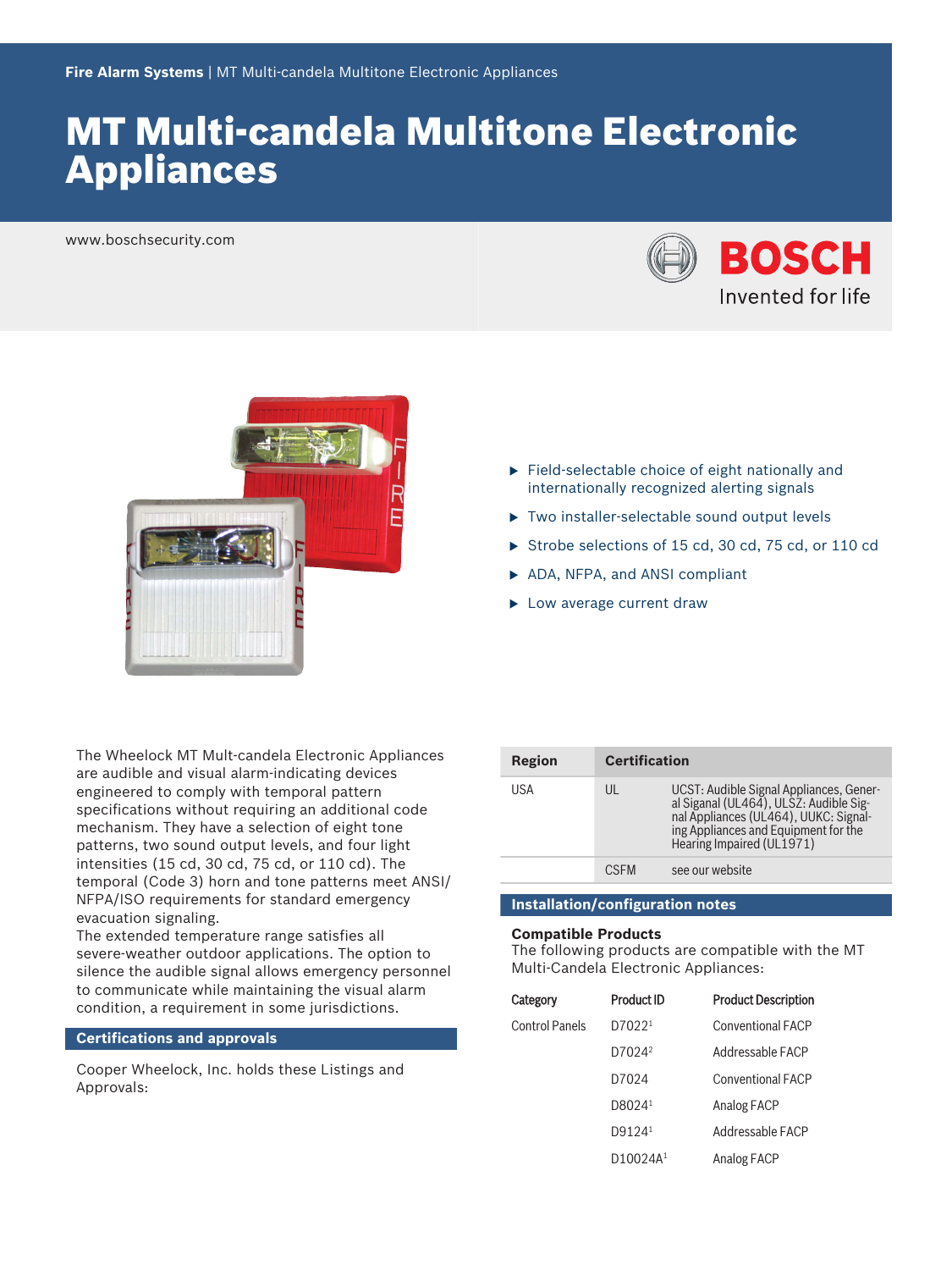|         | FPA-1000              | Analog Addressable FACPs             |
|---------|-----------------------|--------------------------------------|
|         | FPD-7024 <sup>2</sup> | Addressable FACP                     |
|         | FPD-7024              | <b>Conventional FACP</b>             |
| Modules | SM-12/24-R            | Synchronization module (red)         |
|         | DSM-12/24-R           | Dual synchronization module<br>(red) |

1 For synchronization, use the SM or DSM modules with these control panels. The synchronization module must be set for 24 V operation. When used, the D7022 must be set for 24 VDC operation.

2 When used with a D7039 Multiplex Expansion Module, the D7024 and FPD-7024 become addressable fire alarm control panels (FACPs).

#### **Mounting Considerations**

For inside applications, mount these multitone appliances on the indicated back boxes for the indicated applications:

|                  | Conduit<br>Applications | Surface<br>Mounted | Semi-Flush or<br>Flush Mount |
|------------------|-------------------------|--------------------|------------------------------|
| Double-gang      |                         | ٠                  | $\cdot^*$                    |
| Four-inch square |                         | ٠                  | $\cdot^*$                    |
| <b>DBB</b>       |                         | ٠                  | $\cdot^*$                    |
| <b>IOB</b>       | ٠                       | ٠                  |                              |
| <b>SBB</b>       |                         |                    |                              |

\* For semi‑flush applications use an ISP2 Surface Adapter.

All models have an attractive cover plate for a clean, finished appearance.

#### **Retrofit Applications**

Where an oversize electrical box is already installed, the MT Series appliances can be installed with the RP‑R Retrofit Plate that measures 8 in. (20.3 cm) high by 5.875 in. (14.9 cm) wide.

# **Wiring**



# **Notice**

These strobe units are not recommended for use in coded or pulsed signaling circuits.

The input terminals accept wires with diameters between 18 AWG and 12 AWG (ISO 0.75 mm<sup>2</sup> and 4 mm<sup>2</sup> ).

#### **Parts included**

| Quant. | Component            |
|--------|----------------------|
| 1      | Electronic appliance |
| 1      | Hardware pack        |
|        | Literature pack      |
|        |                      |

#### **Technical specifications**

#### **Electrical**

#### Current (maximum) strobe only

| $\cdot$ VDC. | 15 cd: 60 mA; 30 cd: 92 mA; 75 cd: 165 mA;<br>110 cd: 220 mA   |
|--------------|----------------------------------------------------------------|
| • VFWR       | 15 cd: 102 mA: 30 cd: 155 mA:<br>75 cd: 253 mA; 110 cd: 347 mA |

#### Voltage (input)

| • Nominal     | 24 VDC or FWR    |
|---------------|------------------|
| $\cdot$ Range | 16.0 V to 33.0 V |
|               |                  |

#### **Environmental**

| <b>Relative Humidity:</b>   | Up to 95%, non-condensing                                                 |
|-----------------------------|---------------------------------------------------------------------------|
| Temperature<br>(Operating): | $-31^{\circ}$ F to $+150^{\circ}$ F ( $-35^{\circ}$ C to $+66^{\circ}$ C) |

#### **Mechanical**

| <b>Dimensions</b><br>$(H \times W \times D)$ : | $5.125$ in. x $5.125$ in. x $4.125$ in.<br>$(13 \text{ cm} \times 13 \text{ cm} \times 10.5 \text{ cm})$ |
|------------------------------------------------|----------------------------------------------------------------------------------------------------------|
| Material:                                      | High-impact thermoplastic                                                                                |
|                                                |                                                                                                          |

#### **Audible Alarm Patterns and Ratings**

#### Horn (continuous)

| Current (maximum)<br>at 24 V:                   | High output: 108 mA VDC, 87 mA FWR<br>Standard output: 44 mA VDC, 45 mA FWR   |
|-------------------------------------------------|-------------------------------------------------------------------------------|
| Pattern Description:                            | Broadband continuous horn                                                     |
| Sound output <sup>*</sup> at<br>10 ft (3 m):    | High output: 92 dBA<br>Standard output: 87 dBA                                |
| Bell                                            |                                                                               |
| Current (maximum)<br>at 24 V:                   | High output: 53 mA VDC and 51 mA FWR<br>Standard output: 24 mA VDC, 28 mA FWR |
| Pattern Description:                            | 1560 Hz modulated (0.7 sec on, repeat)                                        |
| Sound output <sup>*</sup> at<br>10 ft $(3 m)$ : | High output: 86 dBA<br>Standard output: 80 dBA                                |
| Horn (march-time)                               |                                                                               |
| Current (maximum)<br>at 24 V:                   | High output: 104 mA VDC, 87 mA FWR<br>Standard output: 38 mA VDC, 45 mA FWR   |
| Pattern Description:                            | Horn $(0.25 \text{ sec on}, 0.25 \text{ sec off}, \text{repeat})$             |
| Sound output* at<br>$10$ ft $(3 m)$ :           | High output: 89 dBA<br>Standard output: 84 dBA                                |
| Horn (Code 3)                                   |                                                                               |
| Current (maximum)<br>at 24 V:                   | High output: 91 mA VDC, 87 mA FWR<br>Standard output: 35 mA VDC, 45 mA FWR    |
| Pattern Description:                            | Horn (ANSI S3.41 temporal pattern)                                            |
| Sound output* at<br>$10$ ft $(3 m)$ :           | High output: 88 dBA<br>Standard output: 83 dBA                                |
|                                                 |                                                                               |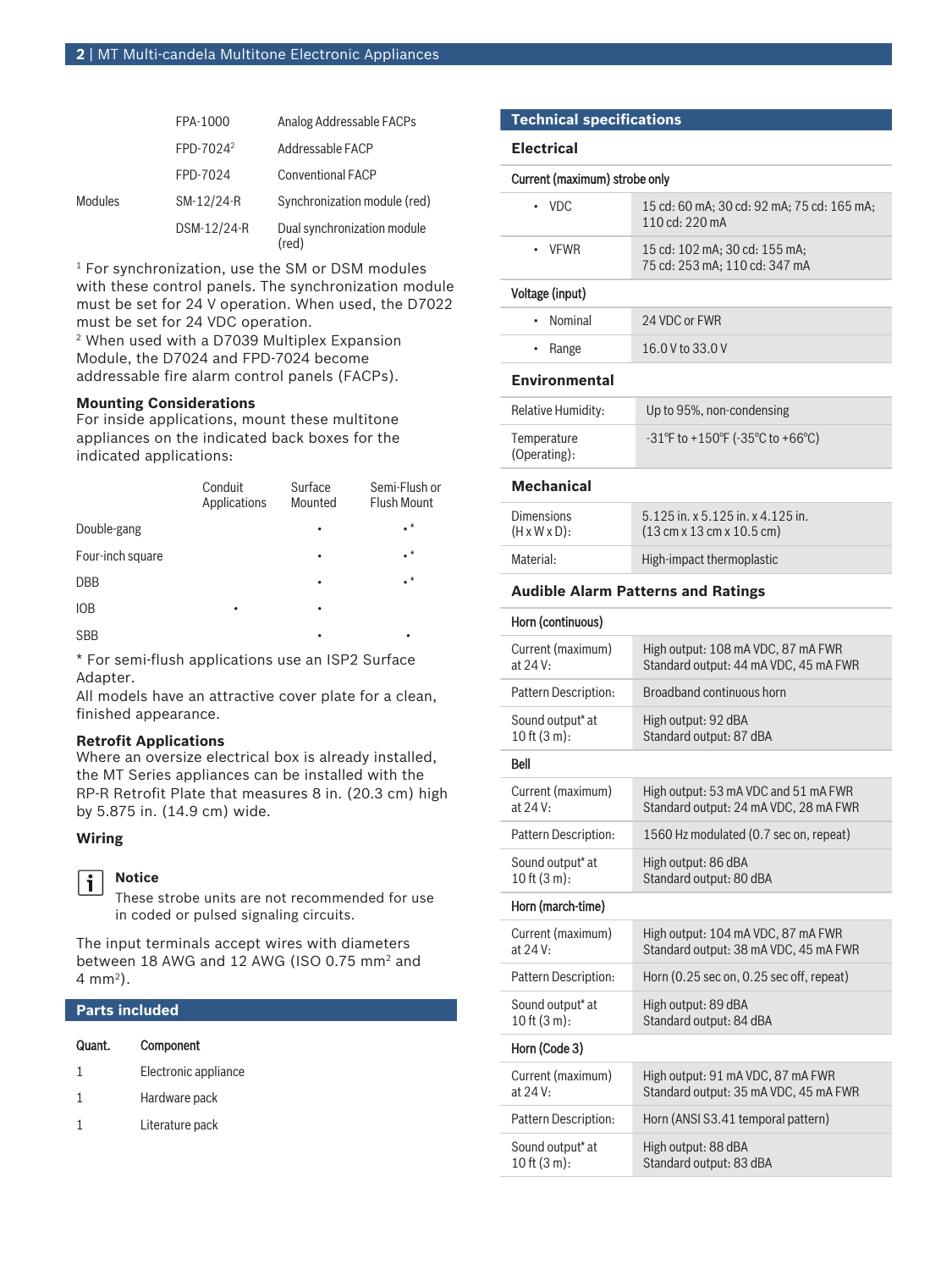|  | Tone (Code 3) |  |
|--|---------------|--|
|--|---------------|--|

| Current (maximum)    | High output: 75 mA VDC, 60 mA FWR                          |
|----------------------|------------------------------------------------------------|
| at 24 V:             | Standard output: 35 mA VDC, 36 mA FWR                      |
| Pattern Description: | 500 Hz (ANSI S3.41 temporal pattern                        |
| Sound output* at     | High output: 85 dBA                                        |
| $10$ ft $(3 m)$ :    | Standard output: 80 dBA                                    |
| Slow Whoop:          |                                                            |
| Current (maximum)    | High output: 98 mA VDC, 92 mA FWR                          |
| at 24 V:             | Standard output: 37 mA VDC, 42 mA FWR                      |
| Pattern Description: | 500 Hz to 1200 Hz sweep (4 sec on, 0.5 sec<br>off, repeat) |
| Sound output* at     | High output: 90 dBA                                        |
| 10 ft $(3 m)$ :      | Standard output: 85 dBA                                    |
| <b>Siren</b>         |                                                            |
| Current (maximum)    | High output: 104 mA VDC, 92 mA FWR                         |
| at 24 V:             | Standard output: 36 mA VDC, 40 mA FWR                      |
| Pattern Description: | 600 Hz to 1200 Hz sweep (1.0 sec on,<br>repeat)            |
| Sound output* at     | High output: 89 dBA                                        |
| $10$ ft $(3 m)$ :    | Standard output: 84 dBA                                    |
| High-Low             |                                                            |
| Current (maximum)    | High output: 57 mA VDC; 58 mA FWR                          |
| at 24 V:             | Standard output: 26 mA VDC, 32 mA FWR                      |
| Pattern Description: | 1000 Hz and 800 Hz (0.25 sec on, alternate)                |
| Sound output* at     | High output: 86 dBA                                        |
| $10$ ft $(3 m)$ :    | Standard output: 81 dBA                                    |

\* Sound output is a minimum UL rating based on sound power measurements in a reverberant test room per UL464.

# $\mathbf i$

**Notice**

The sound output for the Temporal Code 3 mode is rated lower than in Continuous mode because the time that the horn is off is averaged into the sound output rating. While the horn is producing a tone in Temporal Code 3 mode, its sound pressure is the same as the Continuous mode.

# **Ordering information**

# **MT‑24MCW‑FR 24 VDC, Multi‑candela Multitone Electronic Appliance (red)**

Red, 24 VDC audible and visual alarm‑indicating device has eight tone patterns, two sound output levels, four light intensities (15, 30, 75, or 110 cd), and an extended temperature range for severe weather outdoor applications. Order number **MT-24MCW-FR**

# **MT‑24MCW‑FW 24 VDC Multi‑candela Multitone Electronic Appliance (white)**

White, 24 VDC audible and visual alarm indicating device has eight tone patterns, two sound output levels, four light intensities (15, 30, 75, or 110 cd), and an extended temperature range for severe weather outdoor applications Order number **MT-24MCW-FW**

#### **Accessories**

#### **DBB‑R Steel Back Box (red)**

8.6 cm (3.375 in.) square, 5.6 cm (2.1875 in.) deep Order number **DBB-R**

#### **IOB‑R Indoor or Outdoor Back Box (red)**

13.3 cm (5.25 in.) square, 6.7 cm (2.625 in.) deep Order number **IOB-R**

# **ISP2‑R Surface Adapter (red)**

13.3 cm (5.25 in.) square, 3 cm (1.1875 in.) deep Order number **ISP2-R**

# **ISP2‑W Surface Adapter (white)**

13.3 cm (5.25 in.) square, 3 cm (1.1875 in.) deep Order number **ISP2-W**

#### **RP‑R Retrofit Plate (red)**

20.3 cm (8 in.) high, 14.9 cm (5.875 in.) wide. Not Available. Order number **RP-R**

# **SBB‑R Surface‑mount Back Box (red)**

14 cm (5.5 in.) x 14.2 cm (5.6 in.) x 9.1 cm (3.6 in.) Order number **SBB-R**

# **SBB‑W Surface‑mount Back Box (white)**

14 cm (5.5 in.) x 14.2 cm (5.6 in.) x 9.1 cm (3.6 in.) Order number **SBB-W**

# **SFP‑R Semi‑flush Plate (red)**

15.2 cm (6 in.) square by 0.8 cm (0.3125 in.) thick Order number **SFP-R**